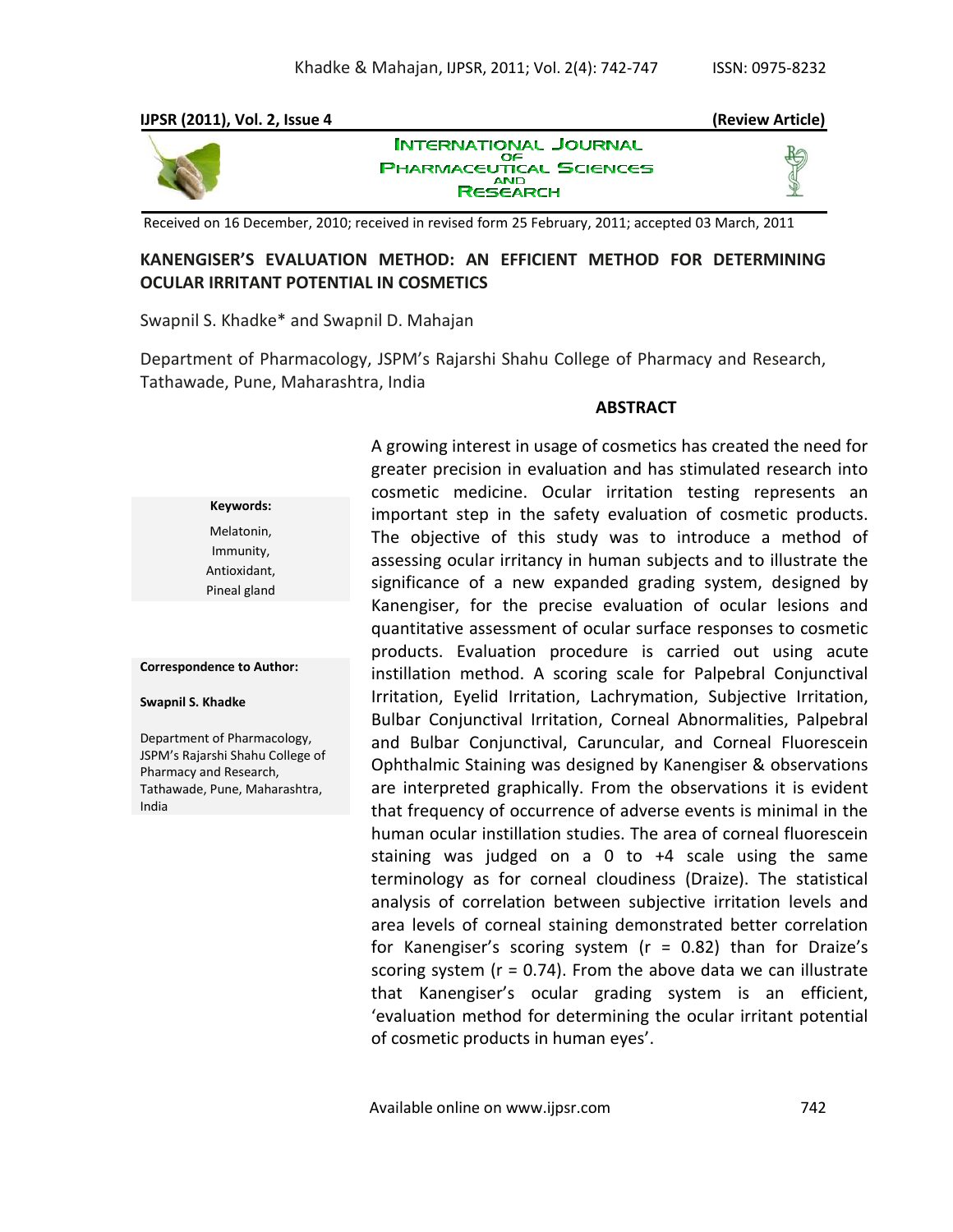**INTRODUCTION:** A growing interest in usage of cosmetics has created the need for greater precision in preparation and evaluation and has stimulated research into cosmetic medicine. The in-process & final product quality assurance testing continues throughout the entire production process. These tests include Ocular Irritancy Testing, Finished Product Auditing, Anaerobic Testing, Infrared Spectroscopy (FTIR), etc. Ocular irritation testing represents an important step in the safety evaluation of cosmetic products  $^1$ .

**Objective:** The objective of this study was to introduce a method of assessing ocular irritancy in human subjects and to illustrate the significance of a new expanded grading system, designed by Kanengiser, for the precise evaluation of ocular lesions and quantitative assessment of ocular surface responses to cosmetic products (i.e. shampoos, soaps, sunscreens, eye area, and facial cosmetics).

# **Evaluation Procedure <sup>2</sup> :**

**Acute Instillation:** 0.1 ml of test material is instilled in the human eye. Ophthalmic examinations were performed at 30 seconds, 5 minutes, 15 minutes, 60 minutes, and 120 minutes post-instillation. The subjects are screened for ocular symptoms, objective ophthalmic irritation, and ocular surface fluorescein staining.

**Scoring scales:** Scoring scales are designed as Objective, Subjective Ophthalmic Scoring Scale & Fluorescein Ophthalmic Staining Scale. The scales are as given below:

# **Scoring scale:**

**Subjective Ophthalmic Scoring Scale:** Subjective Irritation (stinging, burning, itching, dryness, and/or foreign body sensation)

0= None; 1=Slight; 2=Mild; 3=Moderate; 4=Severe

**Objective Ophthalmic Scoring Scale (Slit Lamp Biomicroscope Examination):**

**Lachrymation Tear Film Break-up**

# **Time**

 $0 =$  Normal tear production  $\geq 10 =$  normal (No excess wetness)

1 = Trace increase in wetness

2 = Mild increase in wetness (No distinct formed tears)

3 = A few formed tears

(Contained within the cul de sac and on surface of globe)

## $4$  = Intense tearing

(Leaving cul de sac and globe, wetting lids and face)

# **Eyelid Irritation (redness, scaling, swelling, and/or meibomian secretions):**

0 = No evidence of inflammation

1 = Trace inflammation

2 = Mild inflammation

3 = Moderate inflammation

4 = Severe inflammation

# **Palpebral Conjunctival Irritation:**

- 0 = No evidence of inflammation
- 1 = Trace redness (very mild inflammation)
- 2 = Mild redness (mild inflammation)
- 3 = Moderate redness (moderate inflammation)
- 4 = Marked, intense redness (severe inflammation)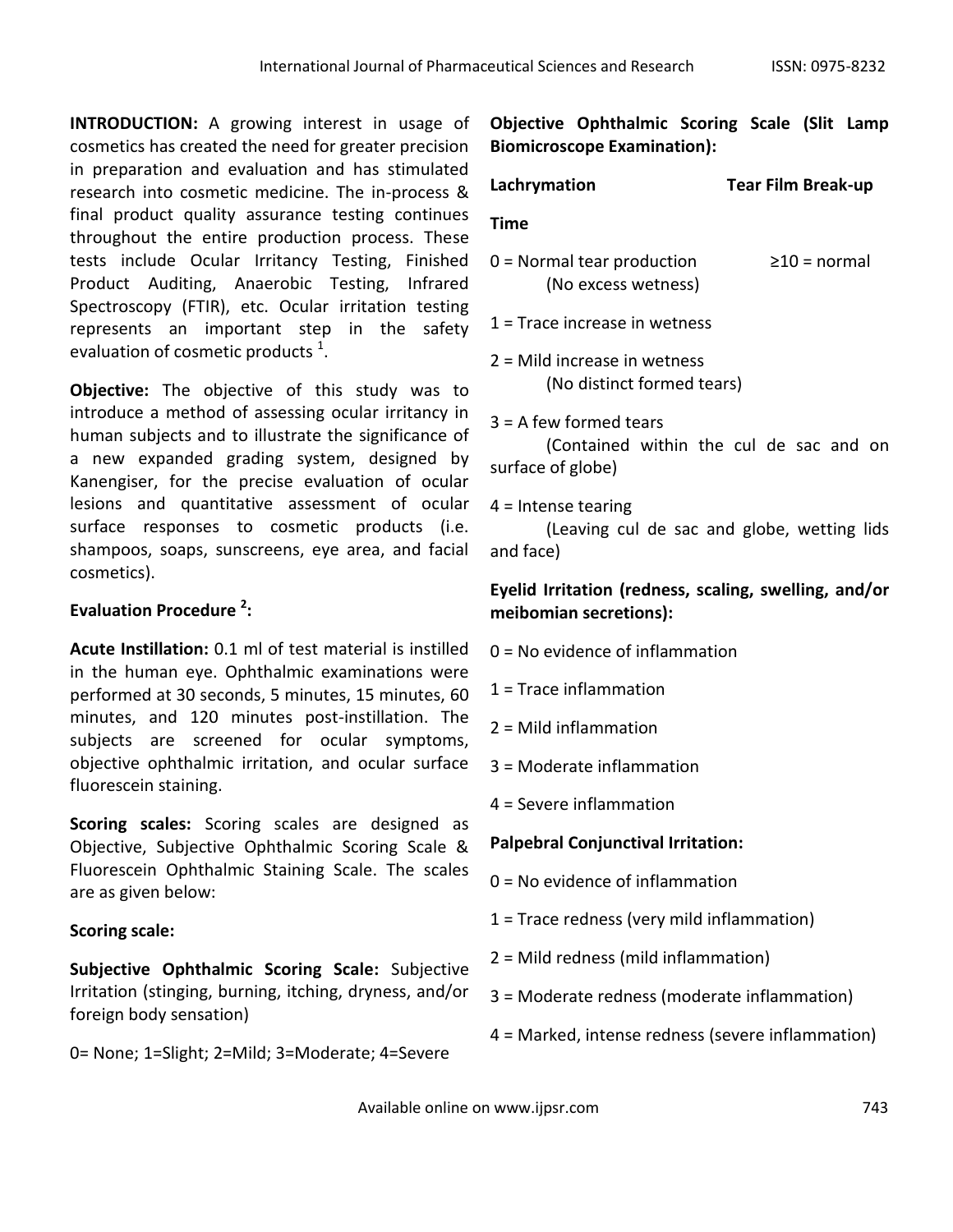| <b>Bulbar Conjunctival Irritation:</b>                                                                      | $6 = 50\%$ and $< 60\%$                                                          |
|-------------------------------------------------------------------------------------------------------------|----------------------------------------------------------------------------------|
| $0 = No$ evidence of inflammation                                                                           | <b>Severe Ocular Irritancy Range:</b>                                            |
| $1 =$ Trace redness (very mild inflammation)                                                                | $7 = 50\%$ and < 70%                                                             |
| $2 =$ Mild redness (mild inflammation)                                                                      | $8 = 270\%$ and $< 80\%$                                                         |
| 3 = Moderate redness, some dilation of blood                                                                | $9 = 80\%$ and < 90%                                                             |
| vessels (moderate inflammation)                                                                             | $10 = 90\%$ and < $100\%$                                                        |
| 4 = Marked, intense redness several dilated blood<br>vessels (severe inflammation)                          | $11$ = Mild superficial tissue abrasion                                          |
| <b>Abnormalities</b><br><b>Corneal</b><br>(opacities,<br>oedema,                                            | 12 = Moderate superficial tissue abrasion                                        |
| infiltrates,<br>vascularization,<br>and/or<br>epithelial<br>defects):                                       | $13$ = Severe deeper tissue abrasion                                             |
| $0 =$ Normal, no abnormality                                                                                | Density:                                                                         |
| $1 =$ Trace, very mild abnormality                                                                          | $1 =$ Occasional, scattered punctate staining                                    |
| $2 =$ Mild abnormality                                                                                      | 2 = More uniform pattern of diffusely scattered<br>punctate staining             |
| $3$ = Moderate abnormality                                                                                  | $3$ = Dense foci of punctate staining within the areas                           |
| $4 =$ Severe abnormality                                                                                    | of diffuse punctate staining                                                     |
| Palpebral and Bulbar Conjunctival, Caruncular, and<br><b>Corneal Fluorescein Ophthalmic Staining Scale:</b> | 4 = General pattern of dense punctate staining<br><b>Observations:</b>           |
| Area                                                                                                        | Incidence of Adverse Events in Human Ocular Instillation Tests                   |
| <b>No Ocular Irritancy</b>                                                                                  |                                                                                  |
| $0 = No$ staining                                                                                           | 0.5%<br>Subjects with an Adverse Event                                           |
| <b>Mild Ocular Irritancy Range:</b>                                                                         | Subjects with No Adverse Events                                                  |
| $1 = 50$ and $< 10\%$                                                                                       |                                                                                  |
| $2 = 10\%$ and < 20%                                                                                        |                                                                                  |
| $3 = 20\%$ and < 30%                                                                                        | 99.5%                                                                            |
| <b>Moderate Ocular Irritancy Range:</b>                                                                     | FIG. 1: INCIDENCE OF ADVERSE EVENTS IN HUMAN OCULAR<br><b>INSTILLATION TESTS</b> |
| $4 = 30\%$ and < 40%                                                                                        | The frequency of occurrence of adverse events is                                 |
|                                                                                                             | minimal in the human ocular instillation studies that                            |

 $5 = 240\%$  and  $< 50\%$ 

Available online on www.ijpsr.com **744**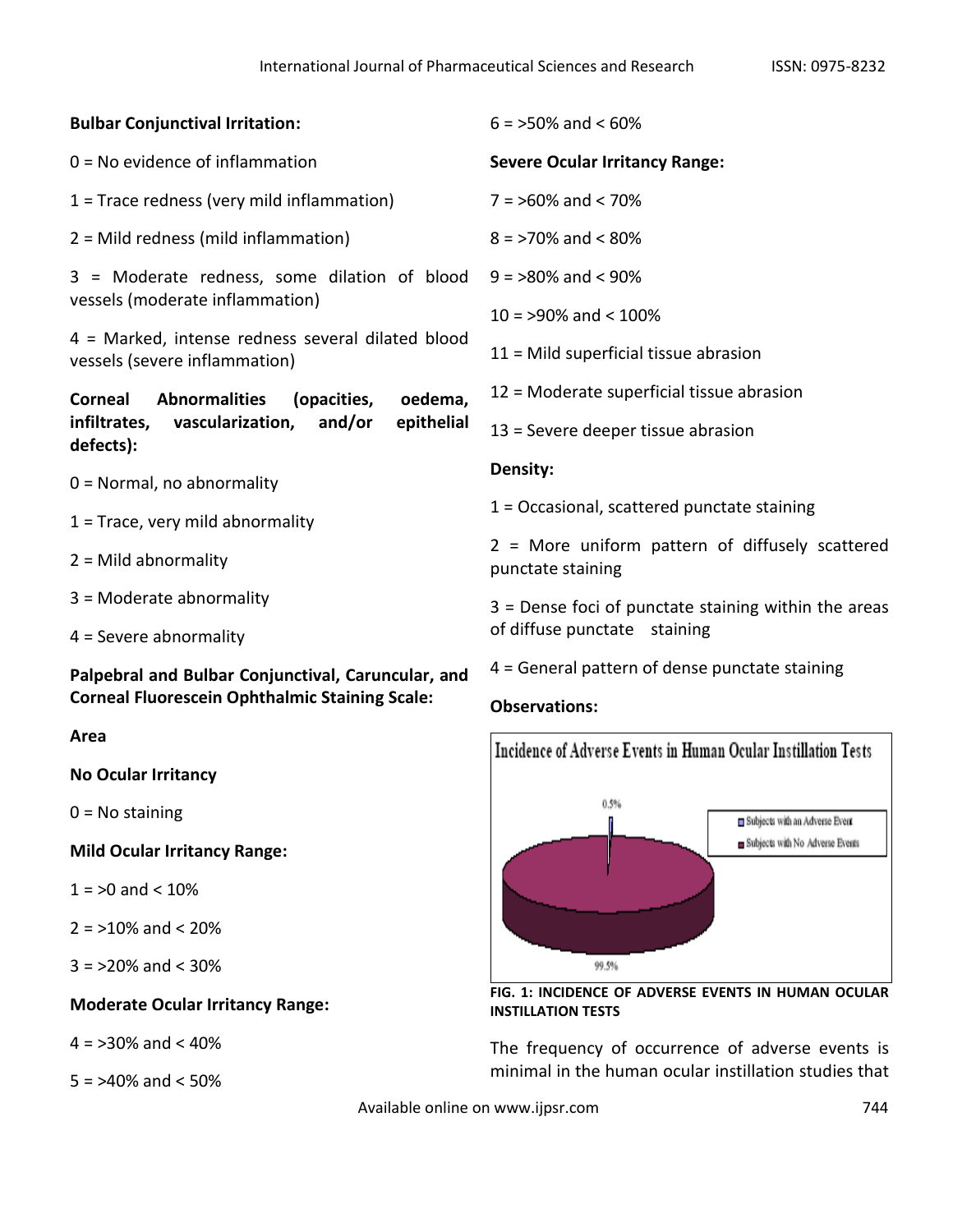performed <sup>2</sup>. Of 196 human subjects who participated in ocular instillation studies since 1998, only 1 subject experienced an adverse event. This event, which occurred prior to test material instillation, was unrelated to the test material or to the study procedures. Other evidence of the safety of this methodology is provided by the repeated willingness of subjects to enroll in these studies as well as the resolution of all observed ocular irritation during the course of the studies.

Approximately 59% of the total 228 individual eye evaluations, performed post instillation, demonstrated reports of subjective irritation, including stinging, burning, itching, dryness, and/or foreign body sensation <sup>3</sup>. The distribution of subjective irritation levels was as follows: 39% reported level 1, 23% reported level 2, 24% reported level 3, and 14% reported level 4.



**FIG. 2: SUBJECTIVE IRRITATION** 



**FIG. 3: OBJECTIVE OPHTHALMIC SCORES (SLIT LAMP MICROSCOPE EXAMINATION) <sup>4</sup>**

Available online on www.ijpsr.com 745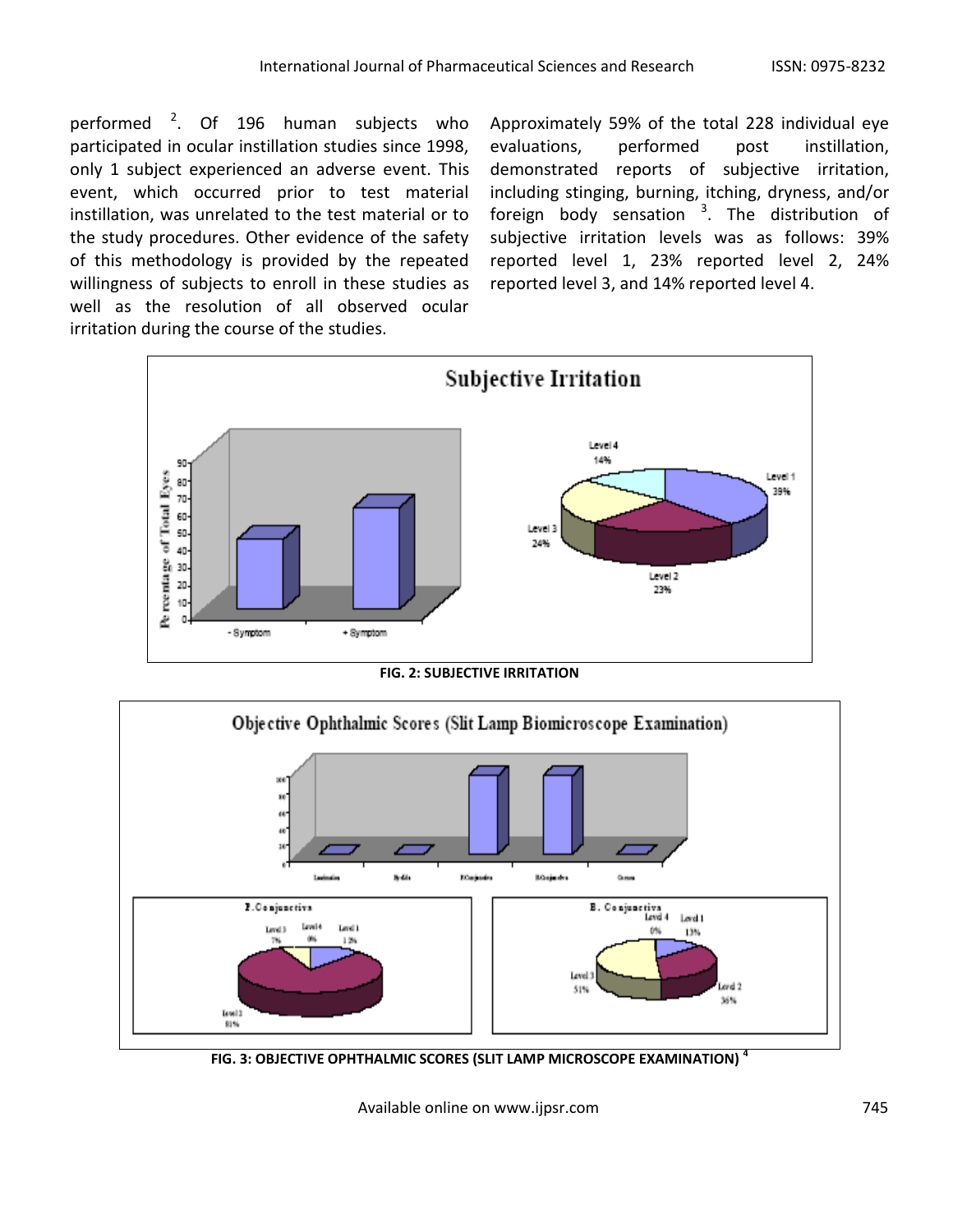Approximately 94% of the total 228 individual eye evaluations revealed both palpebral and bulbar conjunctival irritation. No lachrymation, eyelid or corneal irritation was observed. The levels of palpebral conjunctival irritation were 12%, 81%, 7%, and 0% at levels 1, 2, 3, and 4, respectively<sup>5</sup>. The levels of bulbar conjunctival irritation were 13%, 36%, 51%, and 0% at levels 1, 2, 3, and 4, respectively. The percentages of fluorescein staining, with both area and density scores, in the total 228 individual eye evaluations were 62%, 41%,

61%, and 80% on palpebral and bulbar conjunctiva, cornea, and caruncle, respectively. The distributions of the average score levels for palpebral and bulbar conjunctivae, cornea, and caruncle staining were 1.15, 0.91, 1.4, and 1.83, respectively. Higher fluorescein staining of the caruncle than that of other ocular tissues  $^6$ , this is due to the effect of gravity, the tear fluid dynamics of the blinking eye, and the flow of tears through the nasolachrimal system, causing the instilled test material to be directed.



**FIG. 5: AREA LEVELS OF FLUORESCEIN STAINING ON CORNEA (KANENGISER VS. DRAIZE)**

The area of corneal fluorescein staining was judged on a 0 to +4 scale using the same terminology as for corneal cloudiness (Draize)<sup>7</sup>. Corneal fluorescein staining was concurrently assessed by Kanengiser's scoring scale. The percentages of fluorescein staining observed in the total 228 eye evaluations

exhibited 39%, 52%, 8.5%, 0.5%, and 0% at level 0, 1, 2, 3, and 4 with Draize's scoring scales comparing to 39%, 13%, 25%, 15%, and 8% at level 0, 1, 2, 3, and 4 with Kanengiser's scoring scales <sup>6</sup>. The statistical analysis of correlation between subjective irritation levels and area levels of corneal staining